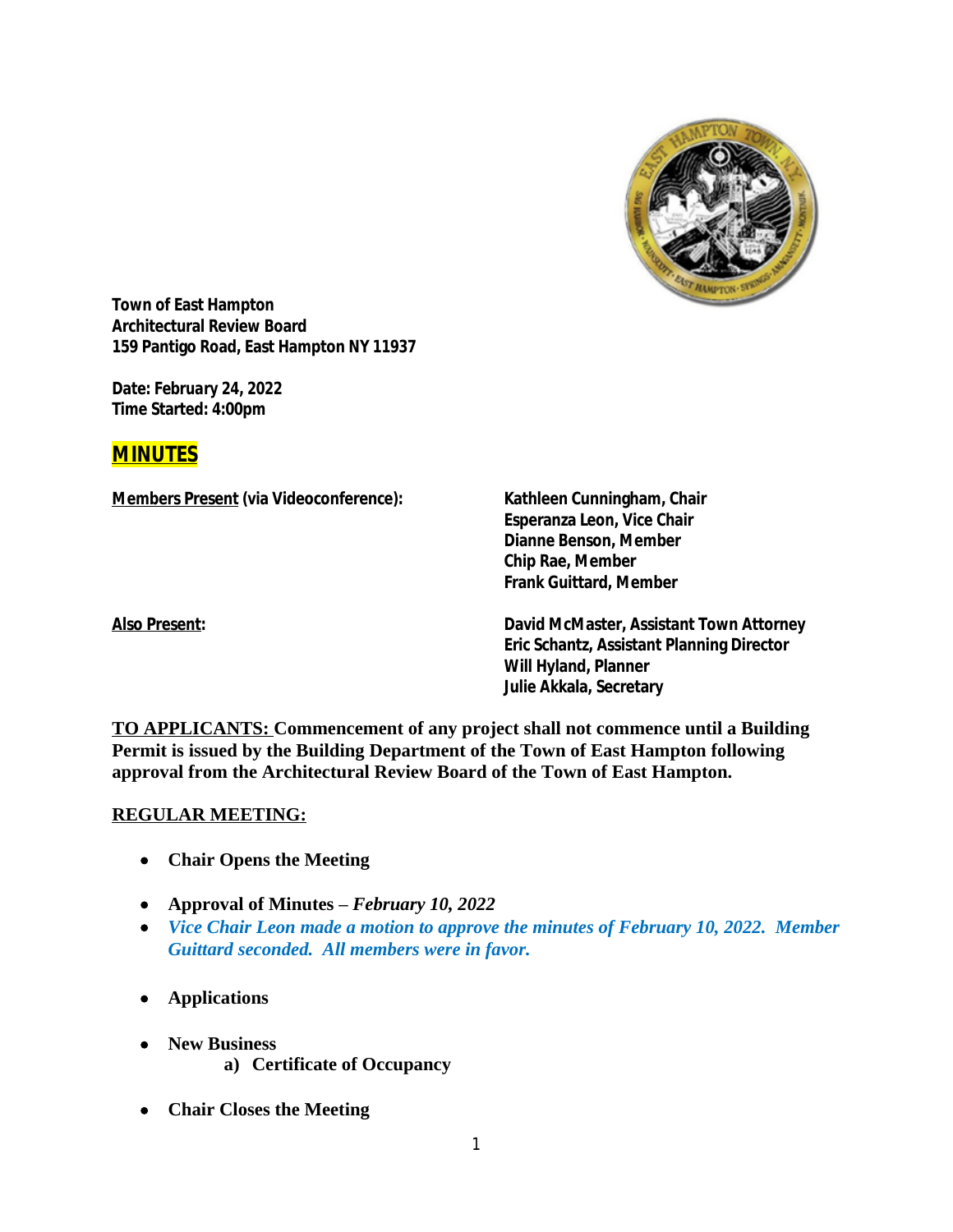## **Change to Commercial:**

**1. Megron Realty SCTM#: 300-49-3-16 c/o: Land Planning Services 45 Euclid Ave PO Box 1313 Montauk, NY 11954 East Hampton, NY 11937**

*Chair Cunningham made a motion to approve the application as presented. Member Rae seconded. All members were in favor.*

**2. 12 Amagansett Square LLC SCTM#: 300-172-12-6 c/o: Britton Bistrian PO Box 7132 PO 2756 Amagansett, NY 11930 Amagansett, NY 11930**

*Member Guittard made a motion to approve the application with amendments. Vice Chair Leon seconded. All members were in favor.*

## **Business Sign:**

**3. Hildreth Real Estate Advisors SCTM# 300-172-06-03 c/o: Hamptons Signs 136 Main Street 77 County Rd 39A Amagansett, NY 11930 Southampton, NY 11968**

*The application was deemed incomplete. The applicant will receive a follow-up letter listing further information required before the application can be placed on the ARB agenda.*

## **Fences, Walls, Gates & Berms:**

**4. John Raio & Kimberly Dautenhahn SCTM# 300-39-2-31 12 Ayrshire Place 12 Ayrshire Place East Hampton, NY 11937 East Hampton, NY 11937**

*Member Guittard made a motion to deny this application as presented. Member Rae seconded the denial. All members were in favor of the denial.*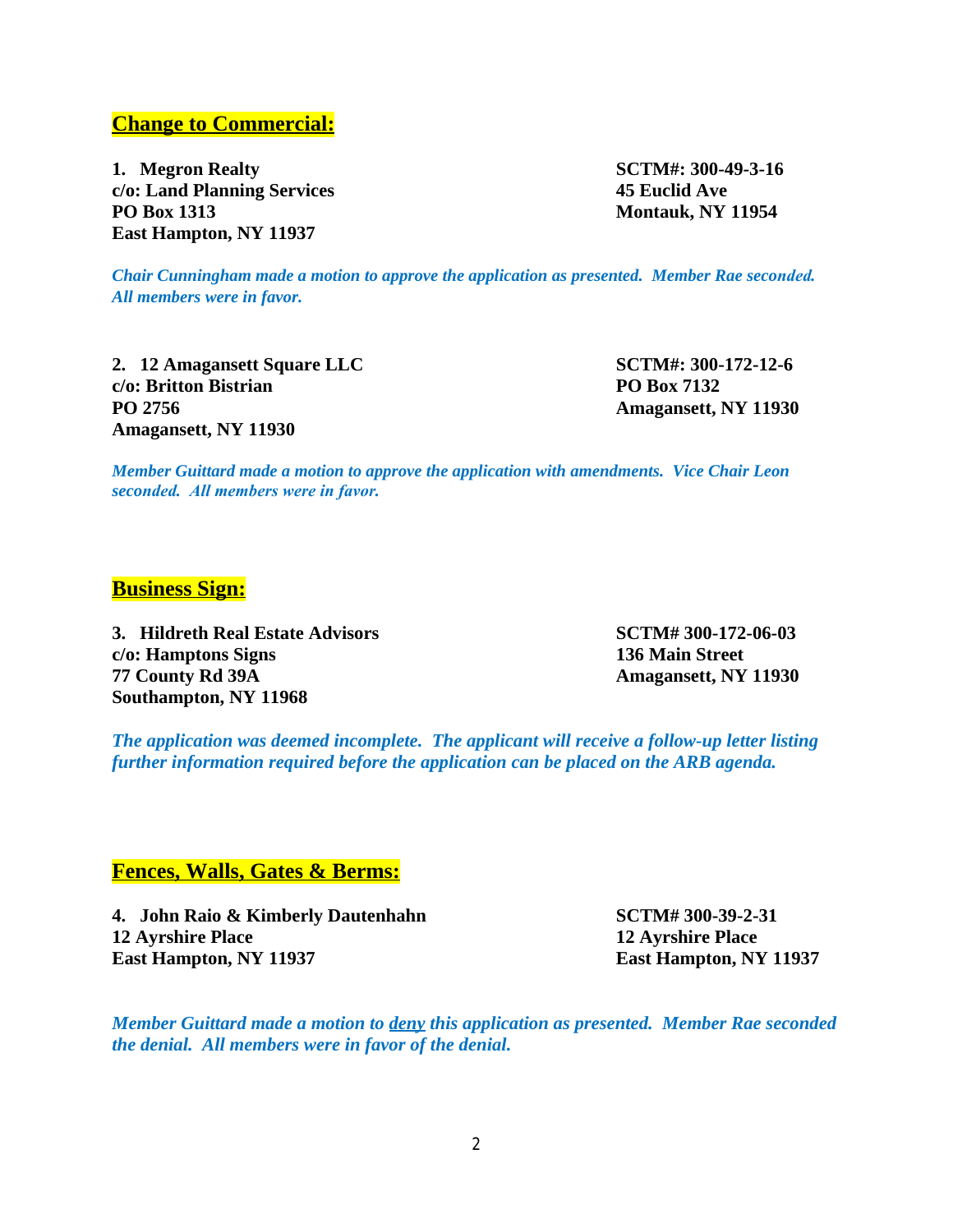**5. Greer Kudon - POSTPONED SCTM# 300-91-1-19.3 c/o: Katie Osiecki 3 White Pine Road PO Box 2302 East Hampton, NY 11937 Amagansett, NY 11930 This application has been postponed by the applicant until March 24, 2022.**

**6. Robin Clementi SCTM# 300-192-1-33 17 Corn Mill Ct 34 W Gate Road Upper Saddle River, NJ Wainscott, NY**

*Member Benson made a motion to approve the application as presented. Member Rae seconded. Chair Cunningham and Member Guittard were in favor. Vice Chair Leon was opposed.*

**7. David & Ellen Ritchie SCTM# 300-168-07-37 1330 First Ave, #1504 73 Montauk Hwy New York, NY 10021 Amagansett, NY 11930**

*The application was deemed incomplete. The applicant will receive a follow-up letter listing further information required before the application can be placed on the ARB agenda.*

#### **Agricultural Overlay:**

**8. 8 Sayres Path LLC SCTM# 300-196-01-8.1 c/o: Jessica Guetta 8 Sayres Path 115 Sycamore Drive Wainscott Roslyn, NY 11576**

*The application was deemed incomplete. The applicant will receive a follow-up letter listing further information required before the application can be placed on the ARB agenda.*

**9. 290 East LP SCTM#: 300-189-6-11.3 c/o: Ackerman, Pachman, Brown & Goldstein 290 Further Lane 34 Pantigo Road East Hampton, NY 11937 East Hampton, NY 11937**

*Member Benson made a motion to approve the application as presented. Member Rae seconded. Chair Cunningham and Member Guittard were in favor. Vice Chair Leon was opposed.*